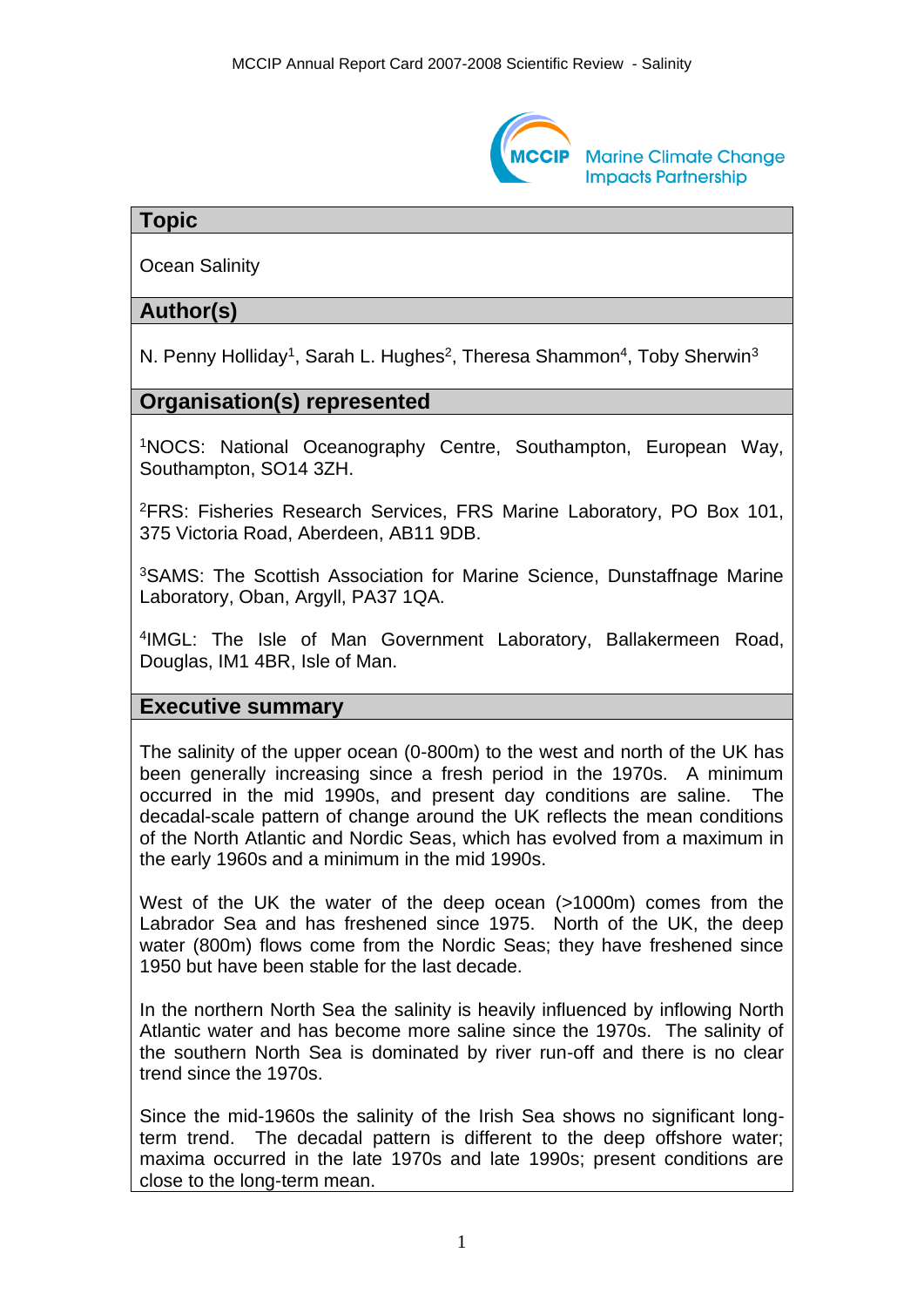There is no clear trend in the shelf waters off the west coast of Scotland; observed changes in salinity are due to an east-west migration of salinity gradients, with warm periods being associated with higher inshore salinities.

## **Full review**

Observational evidence for changes in salinity is relatively sparse. There are few long-term measurements of shelf or deep waters in the North Atlantic, though two of the longest (Faroe to Shetland since 1900, and Rockall Trough since 1948) are maintained by UK agencies. Offshore observations in the North Atlantic and Nordic Seas are summarised annually in the International Council for the Exploration of the Seas (ICES) Report on Ocean Climate (IROC) (ICES, 2007). Coastal and shelf sea monitoring stations are maintained around Scotland by the Fisheries Research Services, Marine Laboratory Aberdeen and the Scottish Association for Marine Science, Oban, and in the Irish Sea by the Government Laboratory of the Isle of Man.

The salinity of the waters around the UK are affected by changes which are occurring in the deep oceanic waters of the North Atlantic as well as local processes in the shallower shelf seas. Southwest England and Scotland are most strongly affected by changing oceanic conditions, the influence of which affect the western continental shelf and penetrate into the northern North Sea. The east coast of England is within the southern North Sea. Wales, Northwest England, and the east coast of Northern Ireland border on the Irish Sea. At each sampling site, imposed on the large-scale, long-term pattern are further levels of variability related to locally important processes such as changing positions of fronts, passing of eddies, river run-off, the changing inflow of different water masses, and the exchange of freshwater with the atmosphere.

### **Oceanic Waters around the UK**

Over the last 50-60 years the large-scale, long-term salinity of the northern North Atlantic and Nordic Seas has evolved from a maximum in the early 1960s to a minimum in the mid-1990s (Peterson *et al,* 2006, ICES 2007). It is presently becoming more saline.

The salinity of the surface layer of the ocean (the top 100 m) is most heavily influenced by changes in precipitation and evaporation (Josey & Marsh, 2005) and is more variable than deepwater salinity. Below the surface, the deep ocean around the UK is most strongly influenced by changes in ocean circulation, which in turn is affected by large-scale atmospheric conditions (Holliday, 2003; Hátún *et al*, 2005). Surface conditions in a few key locations remote to the UK, where surface water sinks into the deep ocean, also affect the salinity of UK deep waters (Dickson, *et al,* 2002).

The salinity of the upper ocean (0-800m) to the west and north of the UK has been increasing since a fresh period (the Great Salinity Anomaly) in the 1970s (Figures 1 and 3). A further minimum occurred in the 1990s, and the present day conditions are relatively saline. The pattern reflects the changing balance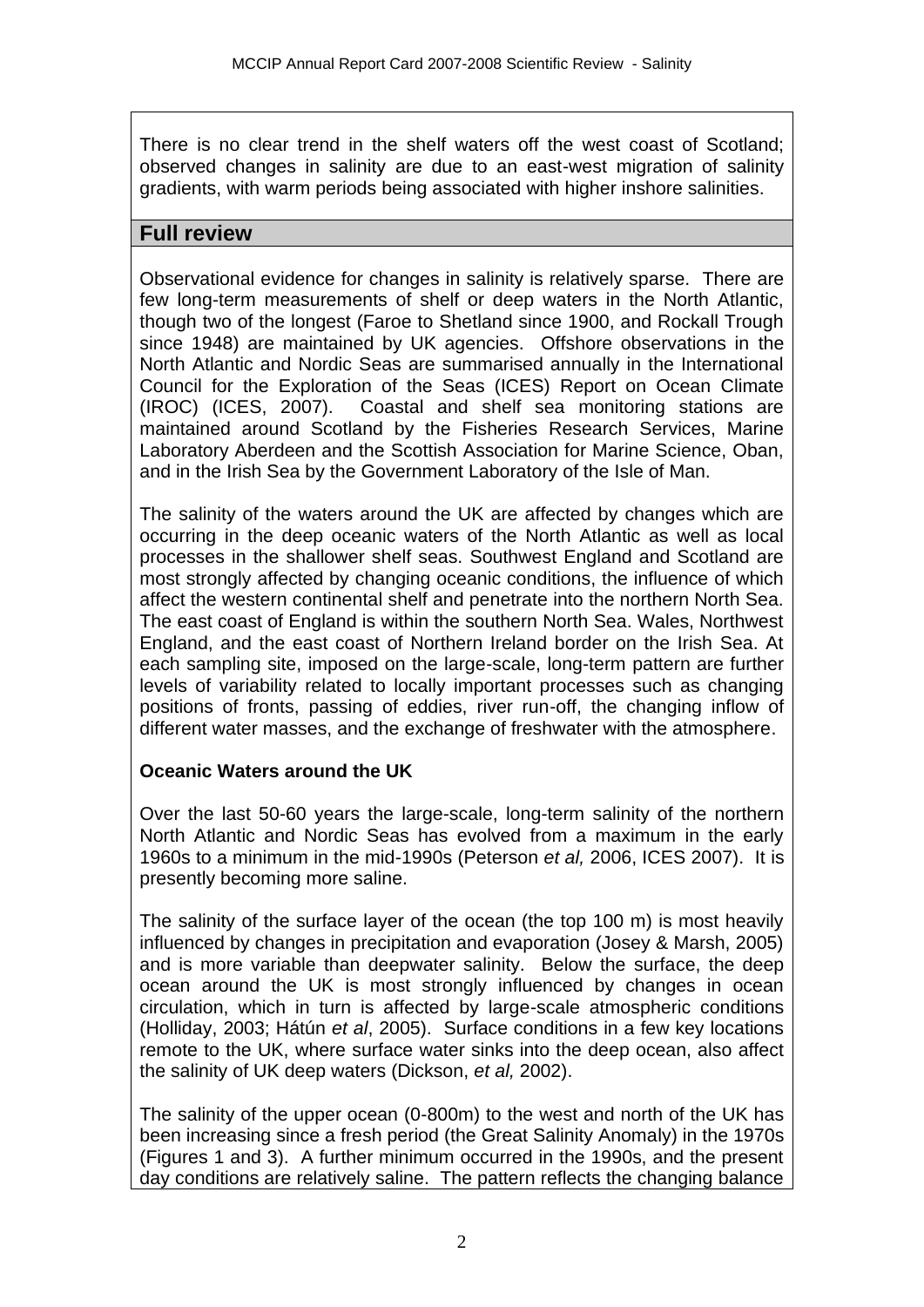of the inflow of subtropical (salty) versus subpolar (fresh) water into the area (Holliday, 2003).

Below 1000m the deep ocean west of the UK has become fresher since 1975, reflecting a period of freshening in the Labrador Sea where the deep water originates (Figure 2). The Labrador Sea has become more saline again since the late 1990s, and we expect the deep water west of the UK will also increase in salinity over the next few years. North of the UK, the deep waters (800m) flow from the Nordic Seas and while they have also freshened since 1950, they have been stable for the last decade (Figure 4).

# **Shelf Seas**

In the northern North Sea the salinity is heavily influenced by inflowing North Atlantic water and so has also become more saline since the 1970s (Figures 5 and 6). Salinity in the southern North Sea is dominated by river run-off and there is no clear trend since the 1970s (Figure 7 and 8).

Salinity in the Irish Sea can be represented by a time series in the coastal waters adjacent to the Isle of Man at Port Erin Bay (Figure 9). No significant long-term trends have been established, though there are decadal fluctuations as follows. Salinity through the 1970s was relatively stable with little evidence of the Great Salinity Anomaly. There was a period of low salinity through the 1980s into the early 1990s. The 1990s was generally a period of higher salinity followed by a salinity decrease or freshening in the early 2000s and to date.

The North Atlantic is the source water for the Irish Sea, but salinity is not heterogeneous with all regions to some extent influenced by freshwater. Low salinity waters are largely confined to the north-eastern Irish Sea corresponding to high riverine freshwater loadings, with highest salinities being observed in offshore western Irish Sea waters. Overall an inverse relationship exists between the winter North Atlantic Oscillation (NAO) index and Port Erin Bay salinity. The relationship is stronger for NAO Index negative years when winter precipitation and thus runoff from land and westerly winds are less persistent. Salinity in these years tends to be higher and more impacted by oceanic water ingressing from the North Atlantic and less impacted by freshwater inputs. Port Erin Bay salinity does tend to be lower during NAO Index positive years but the relationship is somewhat weak and local and regional effects seem to have a much greater impact on salinity. In NAO index positive years westerly and south-westerly airflow tends to be enhanced and in Northern Europe winters tend to be warmer with increased precipitation and airflow. Salinity would be expected to be more impacted by freshwater inputs and thus lower in these years

Reliable continuous measurements of salinity in the Tiree passage on the west coast of Scotland started in 2002 and are, therefore, too short to comment on long-term changes. Observations, however, made between 1975 and 1996 indicate that intra-annual changes from warm high salinity water to cool low salinity water are, in general, associated with the across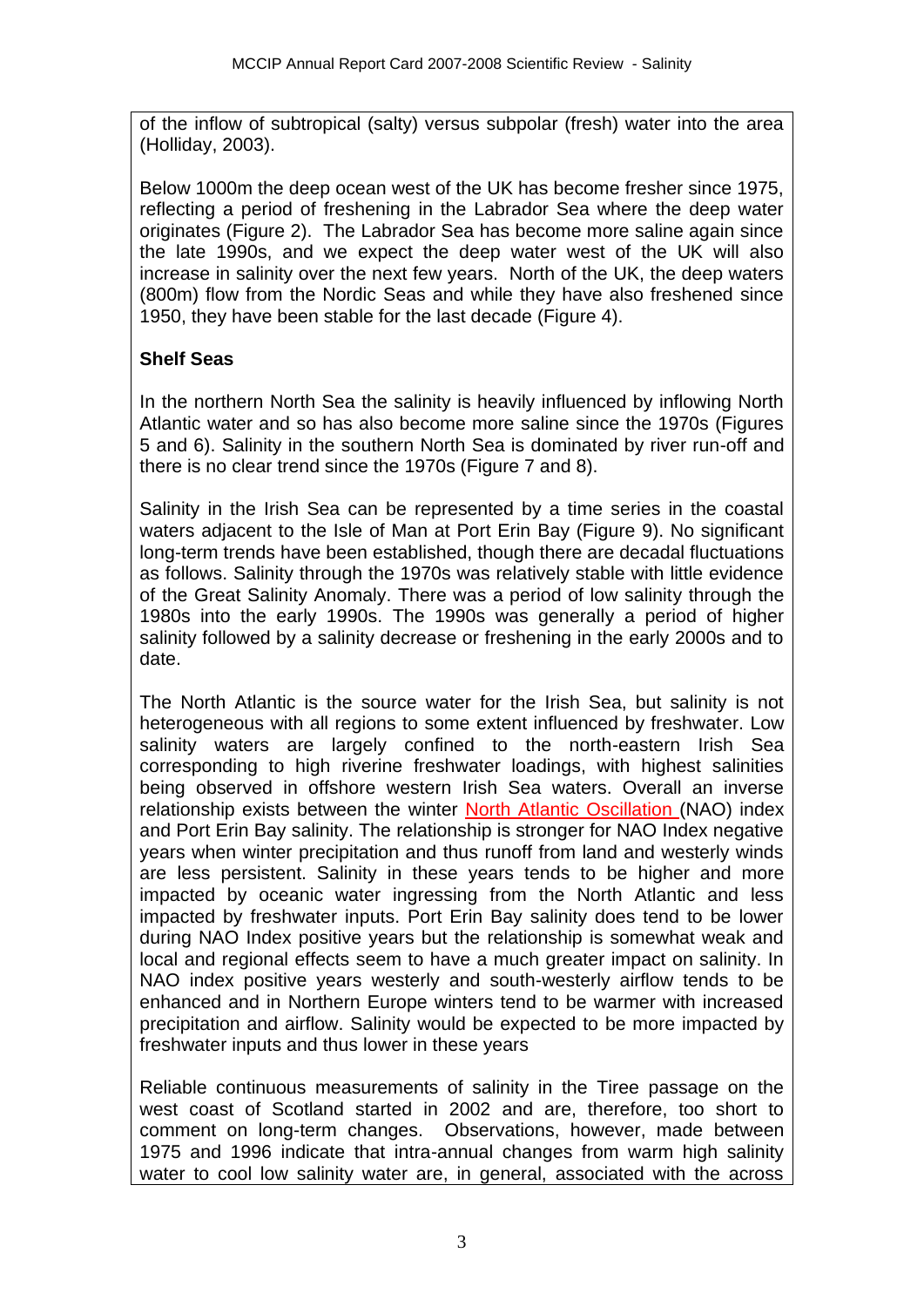shelf migration of isohalines rather than a broad scale change over the whole shelf (Inall *et al.,* 2007). However, it has not been possible to detect any link between this movement and local climate, such as rainfall patterns, or the NAO.

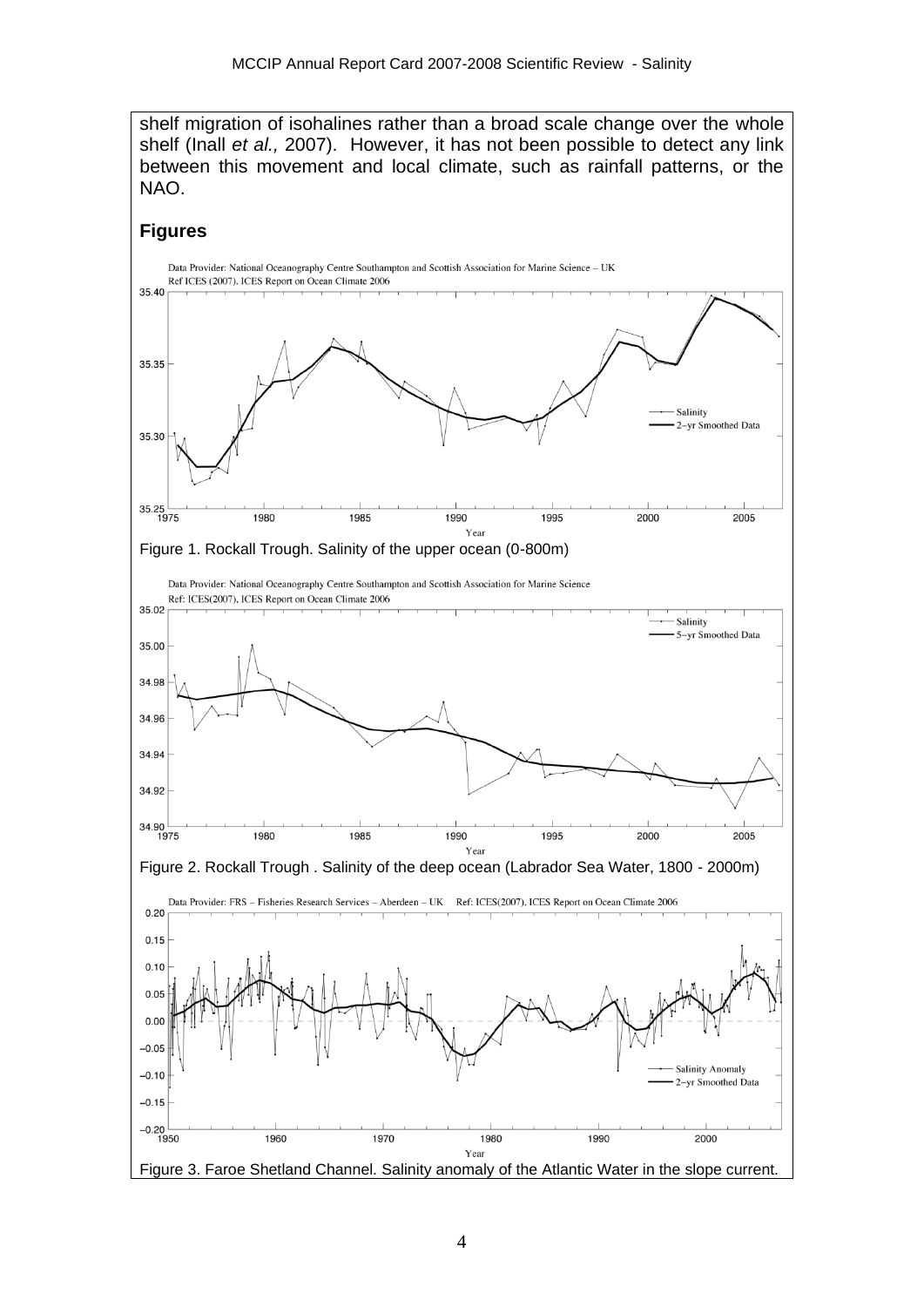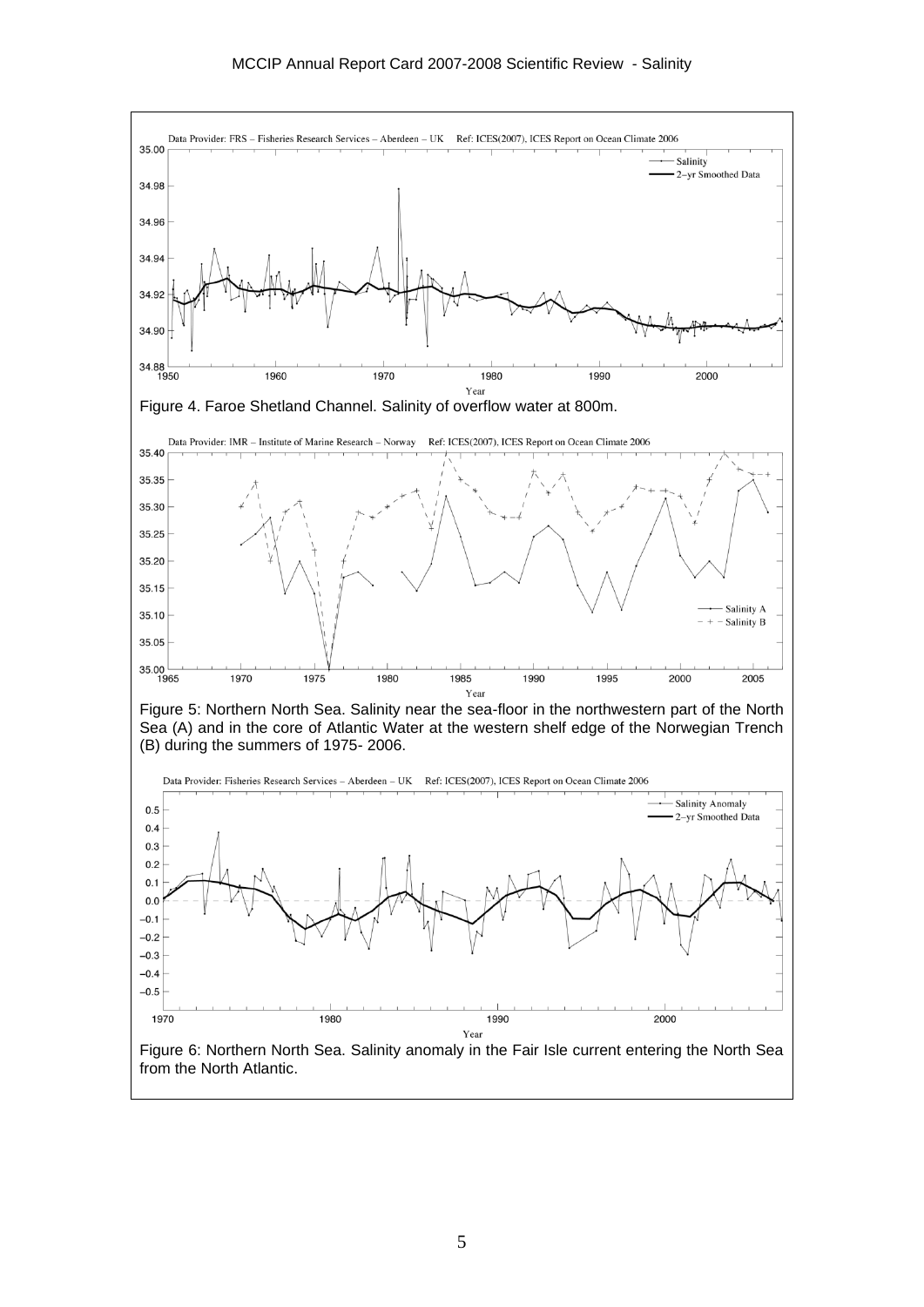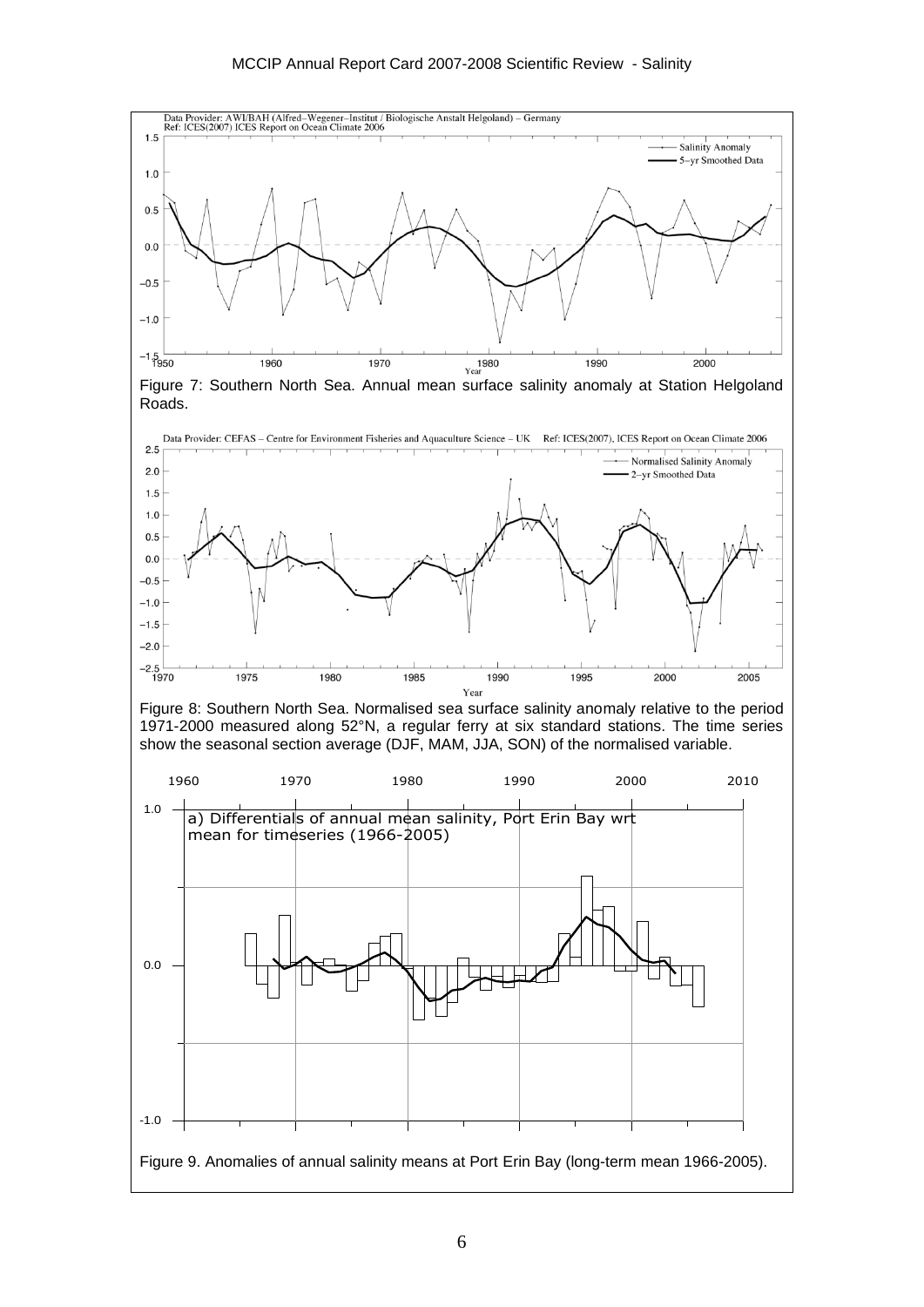## **Confidence assessments**

**'What is already happening' - Medium**  (consensus=high, evidence=moderate)

**'What could happen in the future' - Low**

(consensus=low, evidence=low).

Measurements of salinity at offshore sites are made 1-3 times per year, under-sampling the seasonal cycle which may alias the results . Shelf sea and coastal stations are sampled more frequently (up to daily), so the seasonal cycle is usually better resolved. Calibration is good (although data prior to 1970 are less reliable), so high confidence can be put on actual measurements.

The number of sites for which long-term records exist are limited, so it is difficult to make an overall assessment of changes in salinity around the UK. However, the variability at the deep ocean sites on time scales of years to decades are consistent across the region and with the North Atlantic region, giving us overall moderate confidence in the results.

## **Knowledge gaps**

1. Sparse availability of data

The number of deep ocean sites for which long term measurements have been made are small. This problem is being addressed in the deep ocean by the Argo float programme, which has greatly increased the amount of subsurface data since the early 2000s. The free-ranging instruments are programmed to float at a depth of 2000m, carried along by the ocean currents. Every 2 weeks they rise to the surface to report their new location and the temperature and salinity of the water they rose through. This new data source across the global ocean, combined with numerical models, will in time reduce some of the difficulties due to sparse observations. The recent installation of thermosalinographs on a number of ferries and voluntary observing ships using UK waters should help to redress the shortfall of surface salinity observations in shelf waters.

2. Under-sampling of the seasonal cycle.

The surface and upper layers of the ocean exhibit a strong seasonal salinity cycle with an amplitude greater than longer-term changes. Usually surface salinity is higher in the winter. When looking at long term variability in time series that are sampled only 1-3 times per year, we need to take account of the season in which the measurements were made. The under-sampling of the open ocean seasonal cycle and how it may be changing over time is a major uncertainty for interpreting long term changes. The key to resolving the open ocean signal cycle lies in assimilating temperature and salinity from profiling floats and other devices into numerical models. The models can fill